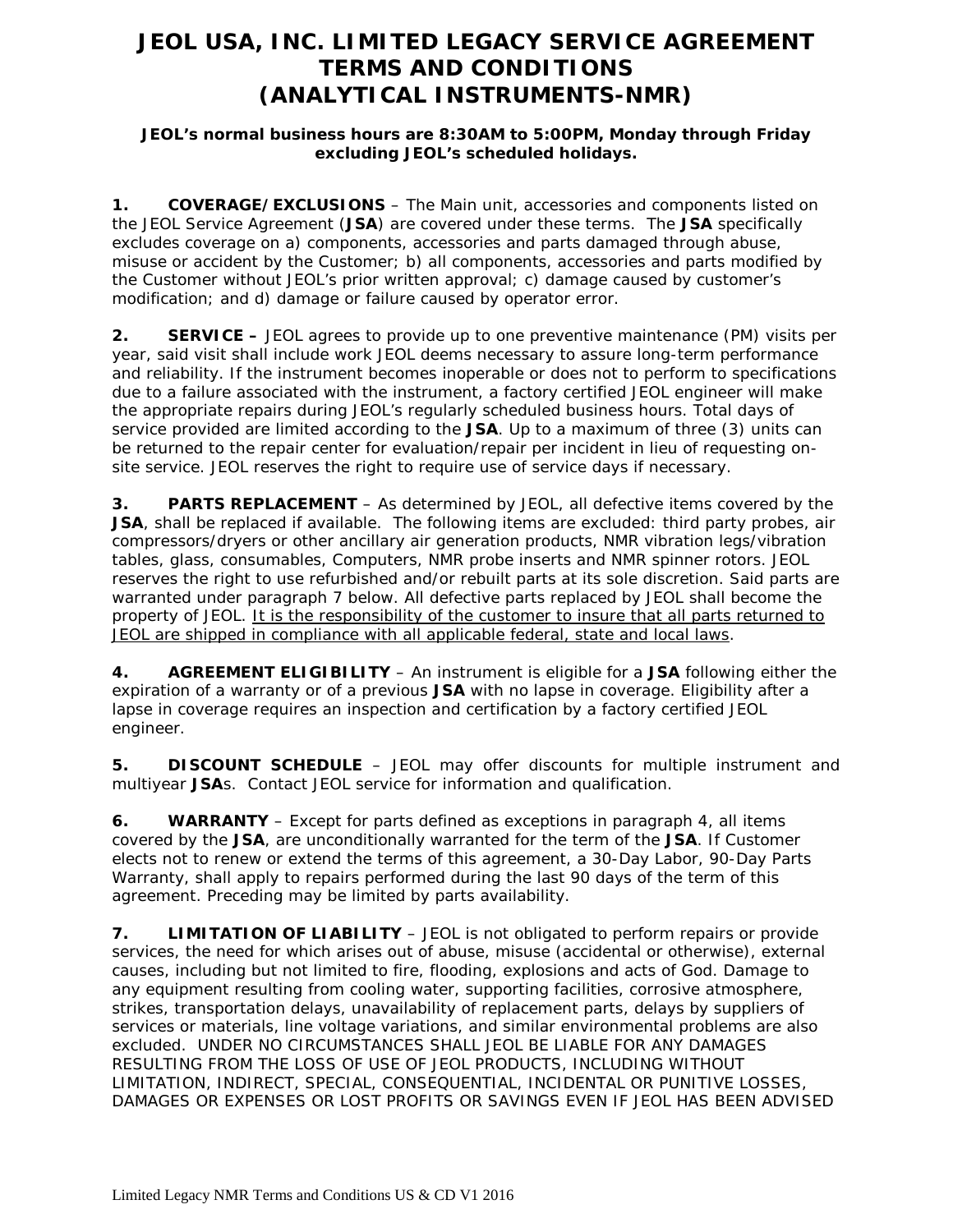# **JEOL USA, INC. LIMITED LEGACY SERVICE AGREEMENT TERMS AND CONDITIONS (ANALYTICAL INSTRUMENTS-NMR)**

### **JEOL's normal business hours are 8:30AM to 5:00PM, Monday through Friday excluding JEOL's scheduled holidays.**

OF THEIR POSSIBLE EXISTENCE, OR EVEN IF JEOL HAS BEEN ADVISED OF THE POSSIBILITY OF SUCH DAMAGES, OR BOTH. WITH THE EXCEPTION OF LIABILITIES RESULTING FROM JEOL'S SOLE GROSS NEGLIGENCE, JEOL'S TOTAL LIABILITY HEREUNDER SHALL IN NO WAY EXCEED THE TOTAL PRICE OF THIS SERVICE AGREEMENT.

**8. CONFIDENTIAL DATA –** If Customer requires any personal and/or confidential data, including but not limited to, social security numbers, health/medical records or any data that JEOL, USA, Inc. has a legal duty to keep confidential, Customer represents, warrants and certifies that it will hold confidential data in the strictest of confidence and will not use or disclose said data except to the extent required by law or authorized by JEOL in writing. Said confidential data shall be safeguarded according to commercially reasonable standards and protected at the same level as Customers own confidential data.

**9. INSURANCE** – JEOL maintains insurance policies which have the following limitations; (a) Comprehensive general liability insurance with a limit of \$1,000,000 (one million) for each occurrence and \$2,000,000 (two million) in the aggregate. (b) Statutory Workers Compensation insurance. Copies of certificates are available upon request.

**10. TERMS/PAYMENT SCHEDULE –** Payment is due within 30 days from the start of the **JSA** or invoice. A 3% interest charge per month or the maximum permitted by state law, whichever is less, will be assessed on late payments. JEOL offers payment plans at an additional fee. Semi-Annual in Advance at 3.5%, Quarterly in Advance at 5.25%, Monthly at 7%, Quarterly in Arrears at 8.75%, Semi-Annual in Arrears at 10.5%. JEOL reserves the right to withhold service if customer fails to make payment as due or if customer has been delinquent in the past.

**11. ACCEPTANCE** – This is JEOL's offer to sell at the prices and under the terms and conditions stated herein. Any type of counteroffer, including any and all terms and conditions contained in said counteroffer and/or PO, are hereby expressly rejected. JEOL, USA, INC. will only perform under this service level agreement based on JEOL's terms and conditions. This Service agreement excludes any and all customer terms and conditions. Acceptance of JEOL's terms and conditions is demonstrated by signature, receipt of a valid purchase order, payment, or performance hereunder. IT IS EXPRESSLY AGREED THAT THESE TERMS WILL SUPERSEDE AND TAKE PRIORITY OVER ANY ADDITIONAL OR INCONSISTENT TERMS AND CONDITIONS IN ANY PAST, EXISTING OR FUTURE PURCHASE ORDER, CONFIRMATION, OR OTHER SIMILAR AGREEMENT WHETHER ORAL OR WRITTEN, EXPRESSED OR IMPLIED. THIS AGREEMENT REPRESENTS THE ENTIRE AGREEMENT BETWEEN THE PARTIES.

**12. CANCELLATION AND ASSIGNMENT** – The **JSA** may not be cancelled unless JEOL is unable to make timely repairs. The **JSA** is non-transferable.

**13. QUENCH**– One major quench is covered. Cryogen costs and damages resulting from a quench and NMR magnet hardware, and magnet damage are not covered under quench insurance.

**14. TAXES** – This Service Agreement is subject to all state and local taxes as defined by law. Taxes are not included in the **JSA**, but will be calculated based on coverage and invoiced to Customer.